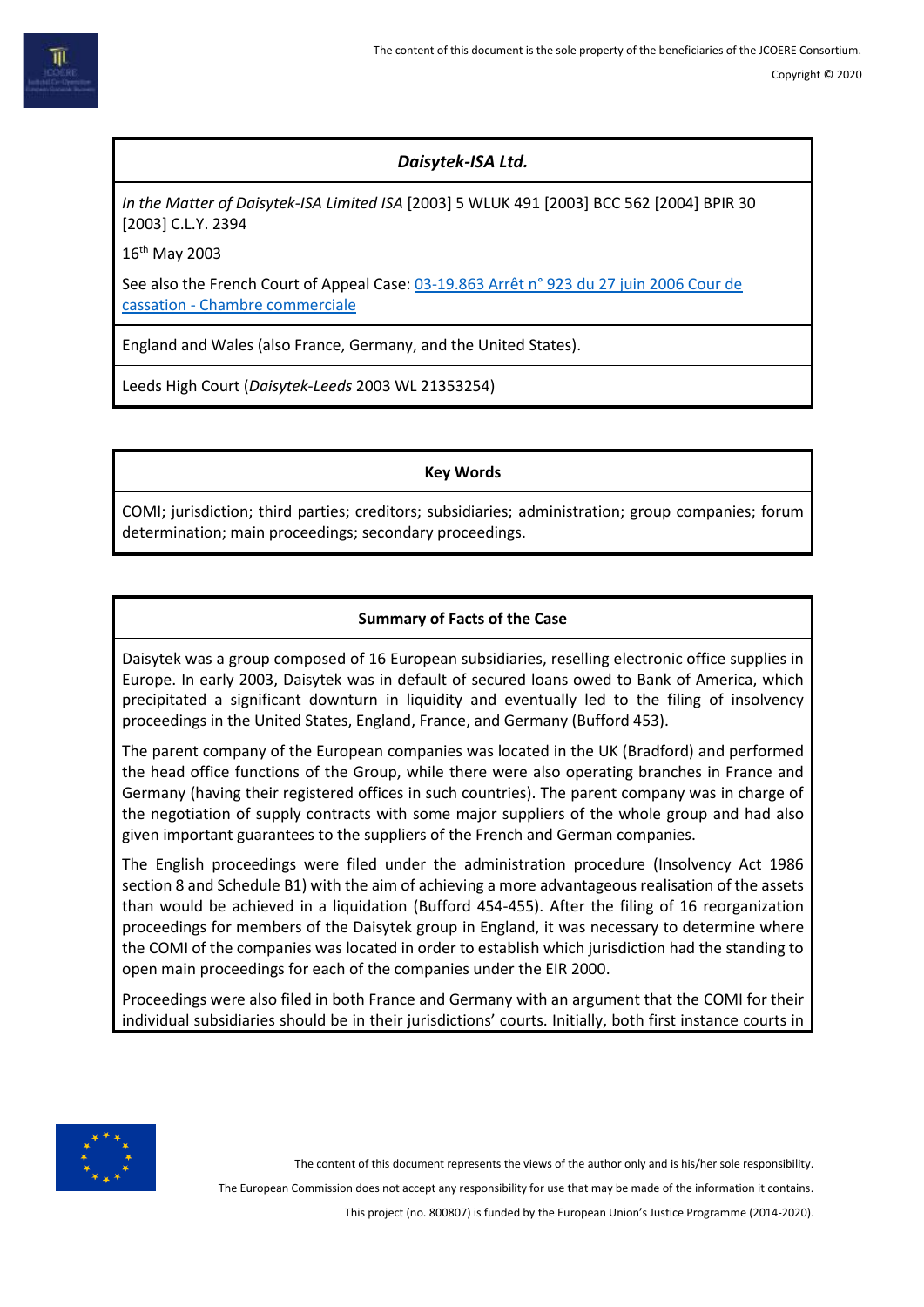



France and Germany found that the English High Court in Leeds lacked jurisdiction to open main proceedings in respect of their national subsidiaries.

In Germany, the business manager of the German subsidiaries filed under German insolvency law as a result of 'overindebtedness', but he failed to inform the court that main proceedings had already been filed in England. When this came to light later, the court issued an order finding that decisions of the Leeds court would have no effect. The English administrator then filed an extraordinary complaint in the German court on the basis that the correct application of Article 3 should mean that England had the jurisdiction in these circumstances. Further grounds were then taken to the District Court, which reversed the county courts' finding that denied relief to the English administrator and eventually found that the initial position rejecting the English main proceedings was incorrect under the EIR 2000 Article 3(1) in March 2004 (Bufford 463-464).

The French Court of Appeal of Versailles eventually also overturned the first instance judgment and approved of the insolvency proceedings opened in England, while withdrawing the filing of main proceedings in France. The final say followed the decision by the ECJ in *Eurofood* for which *the Cour de Cassation* waited before rendering its final decision on the matter (Squire Patton Boggs; Bufford 460-461).

On May 2003, Daisytek also filed eight voluntary Chapter 11 cases along with a filing in relation to the overall holding company, Daisytek the middle of 2003. However, the US proceedings did not include any of Daisytek's sixteen European subsidiaries.

*Samuel L Bufford, 'International Insolvency Case Venue in the European Union: The Parmalat and Daisytek Controversies' (2006) 12 Colum J Eur L 429.*

*Insolvency proceedings Regulation (EC Regulation 1346/2000): Eurofood and Isa Daisytek, two judgments for the price of one (Squire Patton Bogs 2006) [<https://larevue.squirepattonboggs.com/insolvency-proceedings-regulation-ec-regulation-1346-](https://larevue.squirepattonboggs.com/insolvency-proceedings-regulation-ec-regulation-1346-2000-eurofood-and-isa-daisytek-two-judgments-for-the-price-of-one_a1018.html) [2000-eurofood-and-isa-daisytek-two-judgments-for-the-price-of-one\\_a1018.html>](https://larevue.squirepattonboggs.com/insolvency-proceedings-regulation-ec-regulation-1346-2000-eurofood-and-isa-daisytek-two-judgments-for-the-price-of-one_a1018.html) accessed 9 October 2020.*

## **Cooperation and/ or Coordination Issue**

The cooperation issue arising in this case surrounds the initial refusal of the German and French courts to cede jurisdiction and accept that the COMI of the subsidiaries registered in their jurisdictions was elsewhere.

In order to determine the COMI of the companies of the group, the judge had to apply the rules set by the EU Regulation and, therefore, identify the place in which the debtor conducts the administration of his interests on a regular basis and is ascertainable by third parties (see Recital 13 of the EU Regulation 1346/2000). The court also had to take into consideration the presumption, set by the EU Regulation, Article 3(1), that the COMI is located at the place of the company's registered office.

The difficulties in determining the COMI of some of the companies involved in this case highlighted the need for Regulation 1346/2000 to a include a better definition of centre of main interest of a company and, missing a particular factor that should predominate in the COMI determination.

The findings in *Eurofood* and by extension *Daisytek* (applying the *Eurofood* judgment) are also potentially instructive for US law relating to international insolvencies as many of the same issues are present. Had all of the group cases in Daisytek been heard in Dallas, a very similar problem would have arisen there as well. This is particularly true due to the presence of a COMI test in the US implementation of the UNCITRAL Model Law in Chapter 15 of its Bankruptcy Code. In many